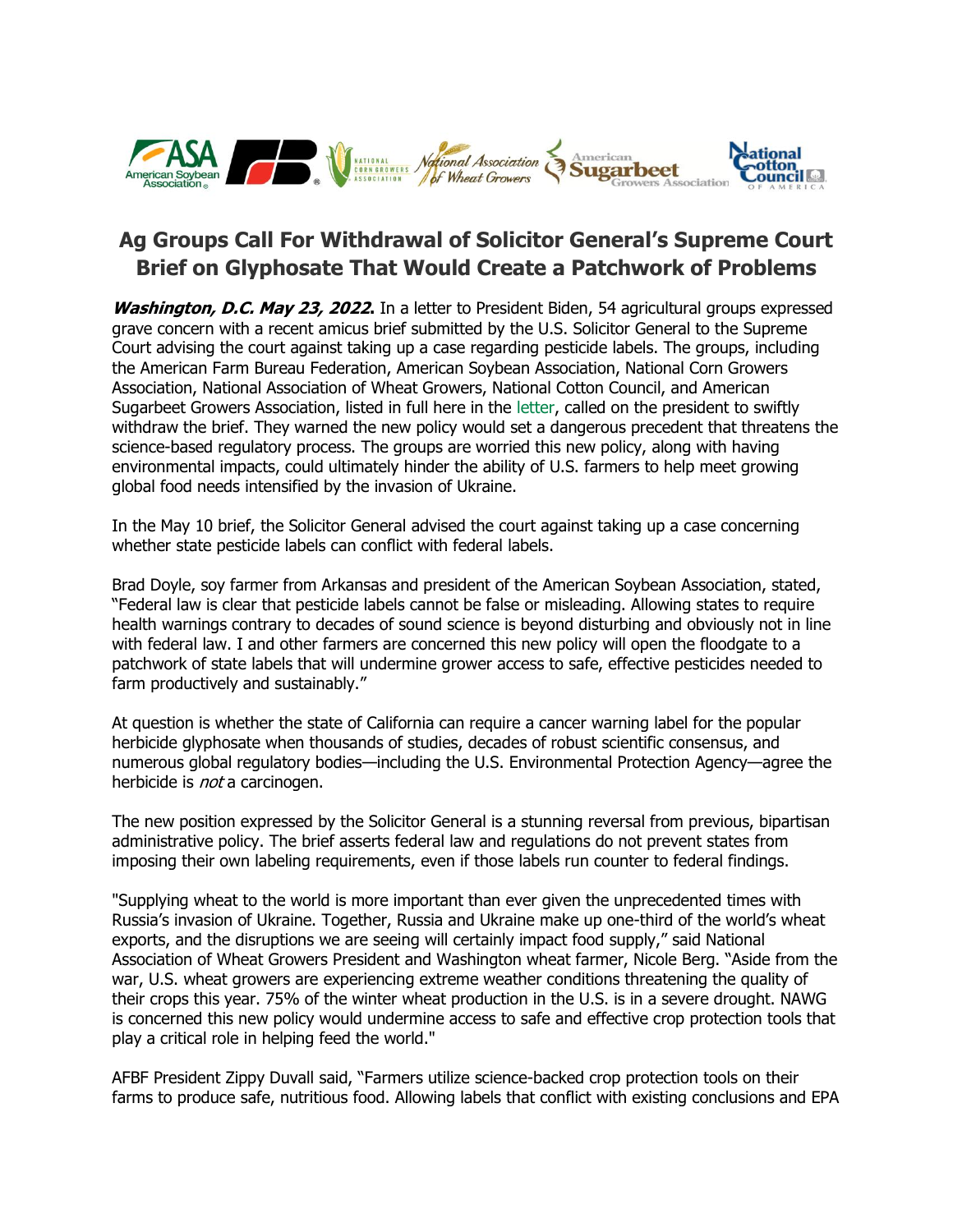studies will add to a greater misunderstanding of the crucial role pesticides play in enabling farmers to grow healthy, affordable food for America's families."

Nate Hultgren, sugarbeet farmer from Minnesota and president of the American Sugarbeet Growers Association said, "Farmers can't meet consumers' food security needs and help address climate change if the safe crop protection products we use and desperately need are undermined by the states. Allowing states to supersede federal pesticide labeling requirements will create massive uncertainty, confusion and add to significant supply chain disruptions."

"In the coming months, farmers will have to work even harder to address worldwide food shortages, and a patchwork of state regulations will jeopardize access to the critical farm supplies they need," said National Corn Growers Association President Chris Edgington. "We hope the Biden administration will reverse its position on this issue."

The groups call on President Biden to withdraw the brief. They also encourage the president to consult with the U.S. Department of Agriculture to better understand the implications of this decision for science-based regulation, as well as food security and environmental sustainability.

###

The **American Soybean Association** represents U.S. soybean farmers on domestic and international policy issues important to the soybean industry. ASA has 26 affiliated state associations representing 30 soybean-producing states and more than 500,000 soybean farmers. More information at [soygrowers.com.](http://asa.informz.net/z/cjUucD9taT0xMDYwMTg3NCZwPTEmdT0xMDM1OTc0Njg2JmxpPTk1MTU2MTQy/index.html)

The **American Farm Bureau Federation** is the nation's largest general farm organization with member families in all 50 states and Puerto Rico. Learn more at [fb.org](http://asa.informz.net/z/cjUucD9taT0xMDYwMTg3NCZwPTEmdT0xMDM1OTc0Njg2JmxpPTk1MTU2MTQz/index.html) or follow [@FarmBureau](http://asa.informz.net/z/cjUucD9taT0xMDYwMTg3NCZwPTEmdT0xMDM1OTc0Njg2JmxpPTk1MTU2MTQ0/index.html) on Twitter.

The **National Cotton Council**, based in Memphis, serves as the unifying force in working with policymakers to ensure cotton's interests are heard. The NCC's mission is ensuring the industry's ability to compete more effectively and profitably in the raw cotton, oilseed and U.S.-manufactured product markets at home and abroad. More at [cotton.org.](http://asa.informz.net/z/cjUucD9taT0xMDYwMTg3NCZwPTEmdT0xMDM1OTc0Njg2JmxpPTk1MTU2MTQ1/index.html)

Founded in 1957, the **National Corn Growers Association** represents nearly 40,000 dues-paying corn farmers nationwide and the interests of more than 300,000 growers who contribute through corn checkoff programs in their states. NCGA and its state organizations work together to create and increase opportunities for corn growers. For more information, visit [ncga.com.](http://asa.informz.net/z/cjUucD9taT0xMDYwMTg3NCZwPTEmdT0xMDM1OTc0Njg2JmxpPTk1MTU2MTQ3/index.html)

## **About NAWG**

[NAWG](http://asa.informz.net/z/cjUucD9taT0xMDYwMTg3NCZwPTEmdT0xMDM1OTc0Njg2JmxpPTk1MTU2MTQ5/index.html) is the primary policy representative in Washington, D.C., for wheat growers, working to ensure a better future for America's growers, the industry and the general public. NAWG works with a team of 20 state wheat grower organizations to benefit the wheat industry at the national level. From their offices on Capitol Hill, NAWG's staff members are in constant contact with state association representatives, NAWG grower leaders, Members of Congress, Congressional staff members, Administration officials and the public.

The **American Sugarbeet Growers Association** represents all of the 10,000 family farmers who grow sugarbeets on 1.1 million acres in 11 states (California, Colorado, Idaho, Michigan, Minnesota,